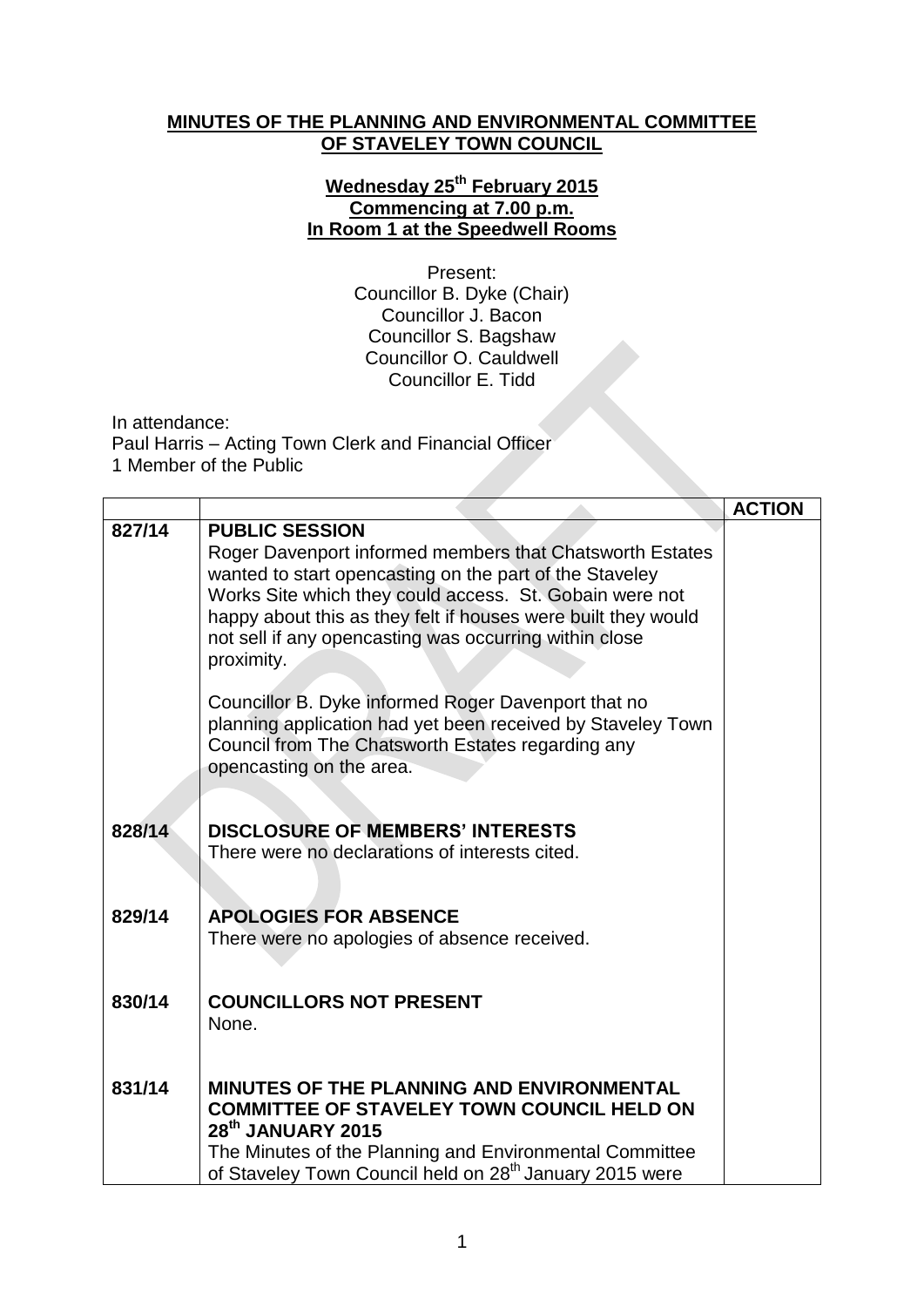|        | <b>APPROVED.</b>                                                                                                                                                                                                                                                                                             |  |
|--------|--------------------------------------------------------------------------------------------------------------------------------------------------------------------------------------------------------------------------------------------------------------------------------------------------------------|--|
| 832/14 | <b>MATTERS ARISING FROM THE MINUTES OF THE</b><br>PLANNING AND ENVIRONMENTAL COMMITTEE OF<br>STAVELEY TOWN COUNCIL HELD ON 28th JANUARY<br>2015<br>There were no matters arising.                                                                                                                            |  |
| 833/14 | DETAILS OF THE PLANNING APPLICATIONS DEALT<br><b>WITH BY MEMBERS SO AUTHORISED</b><br>The list of planning applications was <b>NOTED</b> .                                                                                                                                                                   |  |
|        | The objections to the planning application at Cranleigh Road<br>were noted. Councillor E. Tidd informed members that she<br>had put in her own objections on the planning application as<br>governor on Norbriggs Primary School. This was also noted.                                                       |  |
|        | The Chair informed members that the planning application for<br>the solar planning farm at Duckmanton had been approved.                                                                                                                                                                                     |  |
| 834/14 | A LIST OF PLANNING DECISIONS NOTIFIED BY<br><b>CHESTERFIELD BOROUGH COUNCIL</b><br>The list of planning decisions notified by Chesterfield<br>Borough Council were available on the website<br>www.chesterfield.gov.uk/planningapplications.                                                                 |  |
| 835/14 | <b>TAWNYWOOD RECYCLING LIMITED.</b><br>The Chair suggested that a nomination for representation<br>from Staveley Town Council on the local liaison group of the<br>Phoenix Materials Recycling Facility at Barrow Hill be<br>deferred till after the elections in May 2015.                                  |  |
|        | It was RESOLVED - That a letter by sent to Tawnywood<br>Recycling Limited asking them if a nomination from Staveley<br>Town Council for representation on the Local Liaison Group<br>for the Phoenix Materials Recycling Facility at Barrow Hill<br>could be deferred until after the Elections in May 2015. |  |
| 836/14 | <b>STAVELEY WORKS SITE</b><br>This item would be discussed at the next Ordinary Meeting of<br>Staveley Town Council to be held on 10 <sup>th</sup> March 2015.                                                                                                                                               |  |
|        | Councillor Tidd informed members that she did not receive<br>news letters from Staveley Works, but she did receive news<br>letters from Markham Vale. This was noted.                                                                                                                                        |  |